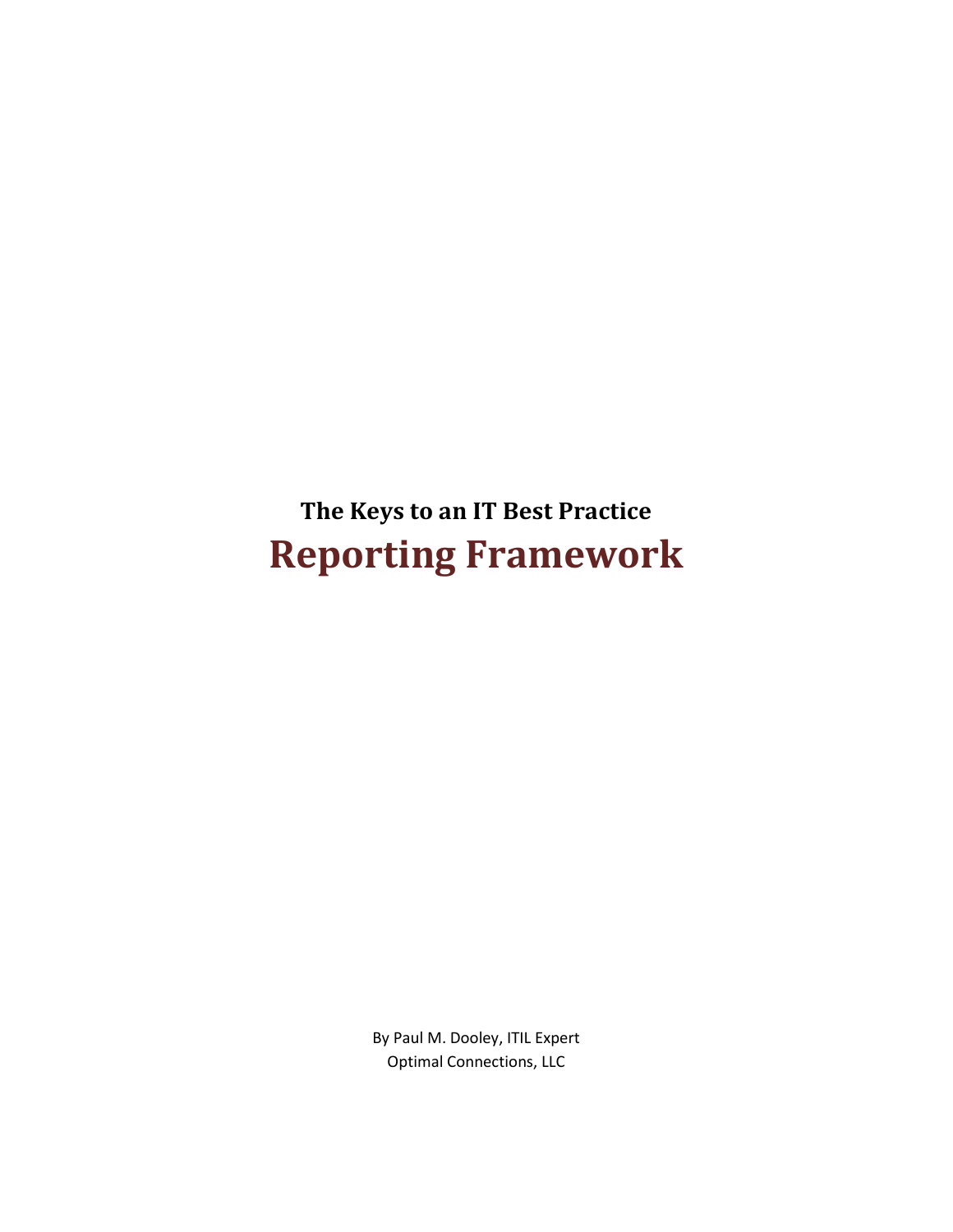# **Table of Contents**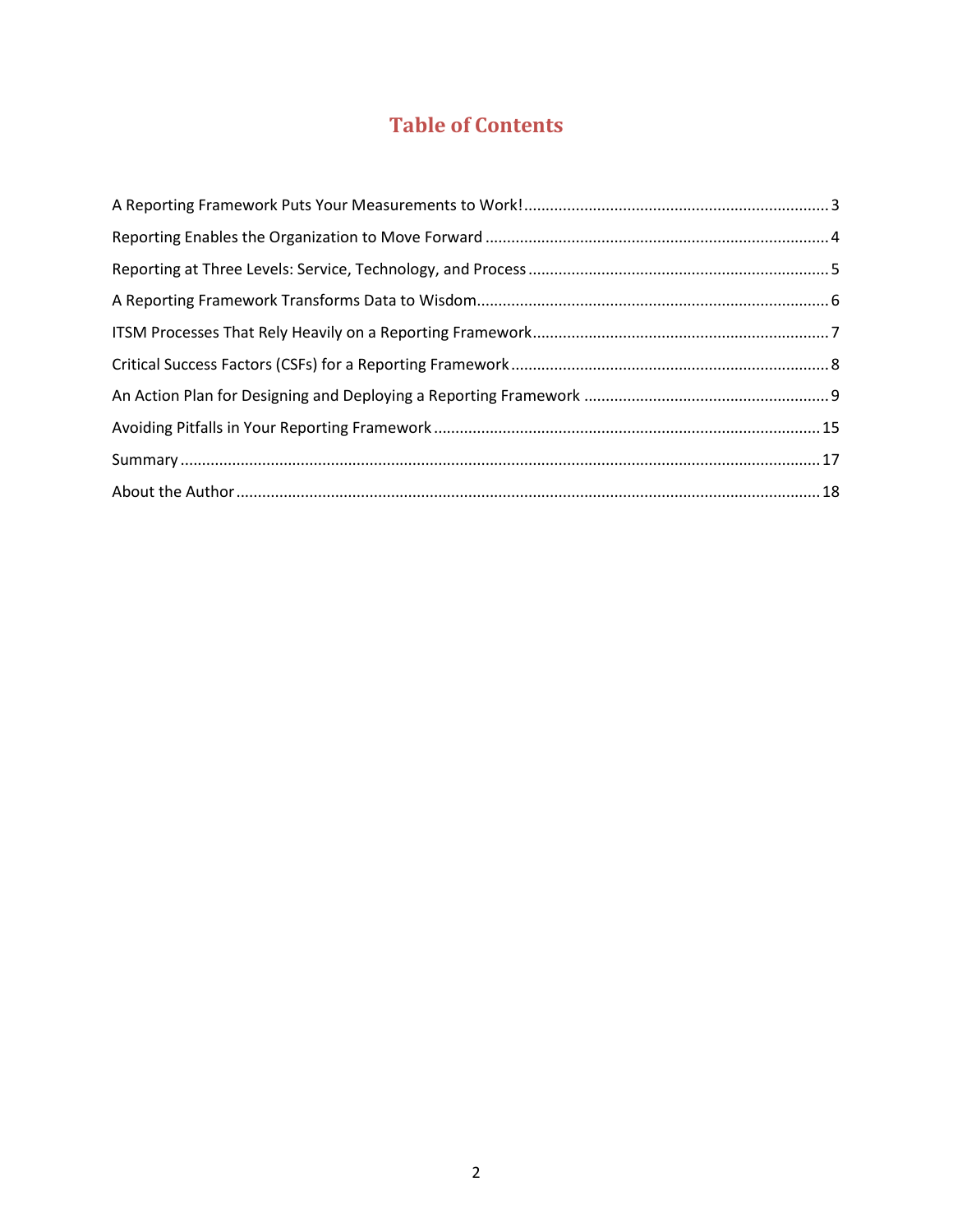### <span id="page-2-0"></span>**A Reporting Framework Puts Your Measurements to Work!**

There is a lot of detail in ITIL 2011 about designing the proper measurements framework, but without a timely and effective *reporting framework* to sort this data, convert it to information, and present it in the right format at the right time to the people that need to know in order to make better decisions, a measurements framework will be of little use*.*

Most business and organizations rely heavily on IT services. They naturally want assurance that IT is meeting their needs and expected service levels. Without a reporting framework that conveys this value, customers won't appreciate the value of IT services being delivered. Your reporting framework ensures regular delivery of quality, value-based reporting to customers and other stakeholders during regular service review meetings, so that IT can express the value to customers effectively, and also note any areas that are off target and being addressed.

In many ways an effective reporting framework becomes part of IT's marketing capability. Without a reporting framework that delivers regular reporting on performance and value delivery to all stakeholders—customers, IT teams, users, and senior management—customers won't appreciate the value, internal teams won't realize their contribution, and organizational management won't see the value or recognize the return on investment from IT.

It's also a reporting framework that converts information into a format appropriate to the stakeholder periodic high-level presentation for executive management, periodic service level monitoring charts for customers, scorecards for IT management, and real-time dashboards for frontline practitioners.

A good reporting framework also ensures that the *right information gets to the right people at the right time,* effectively and efficiently, for improved decision making.

Reporting is also a critical element in the ITIL continual service improvement (CSI) process. Without an integrated reporting framework, all you have is data being gathered via a measurements framework. Data by itself is of little value; it must be formatted, processed into information, and analyzed to deliver knowledge for improved decision making and performance. This requires a quality reporting framework.

Effective reporting enables process and service owners to proactively assess performance against target service levels on a regular basis – daily, weekly, and monthly. To ensure they stay on track with commitment, and to inform other stakeholders. It's reporting that enables assessment of performance against SLA targets, and without such reporting, the service desk, IT technical and application teams, and IT service management can't be assured they are consistently delivering required levels of service availability, capacity, and continuity.

Good reporting enables IT practitioners and managers to identify gaps in performance and opportunities for improvement in service delivery. When large and chronic gaps appear, which indicate a structural or process issue, a proactive service improvement plan (SIP) may be submitted to management to address these issues. Without a well-designed, graphical reporting framework that makes these opportunities apparent, such opportunities will likely fall by the wayside and never be taken advantage of!

*In sum, a well-designed, highly automated reporting framework that utilizes a balanced approach, effective graphics, clear targets, and real-time and periodic reporting, along with analysis and recommendations, is absolutely essential for IT service management to be effective in delivering quality services, as well as reporting the value of such services to the organization.*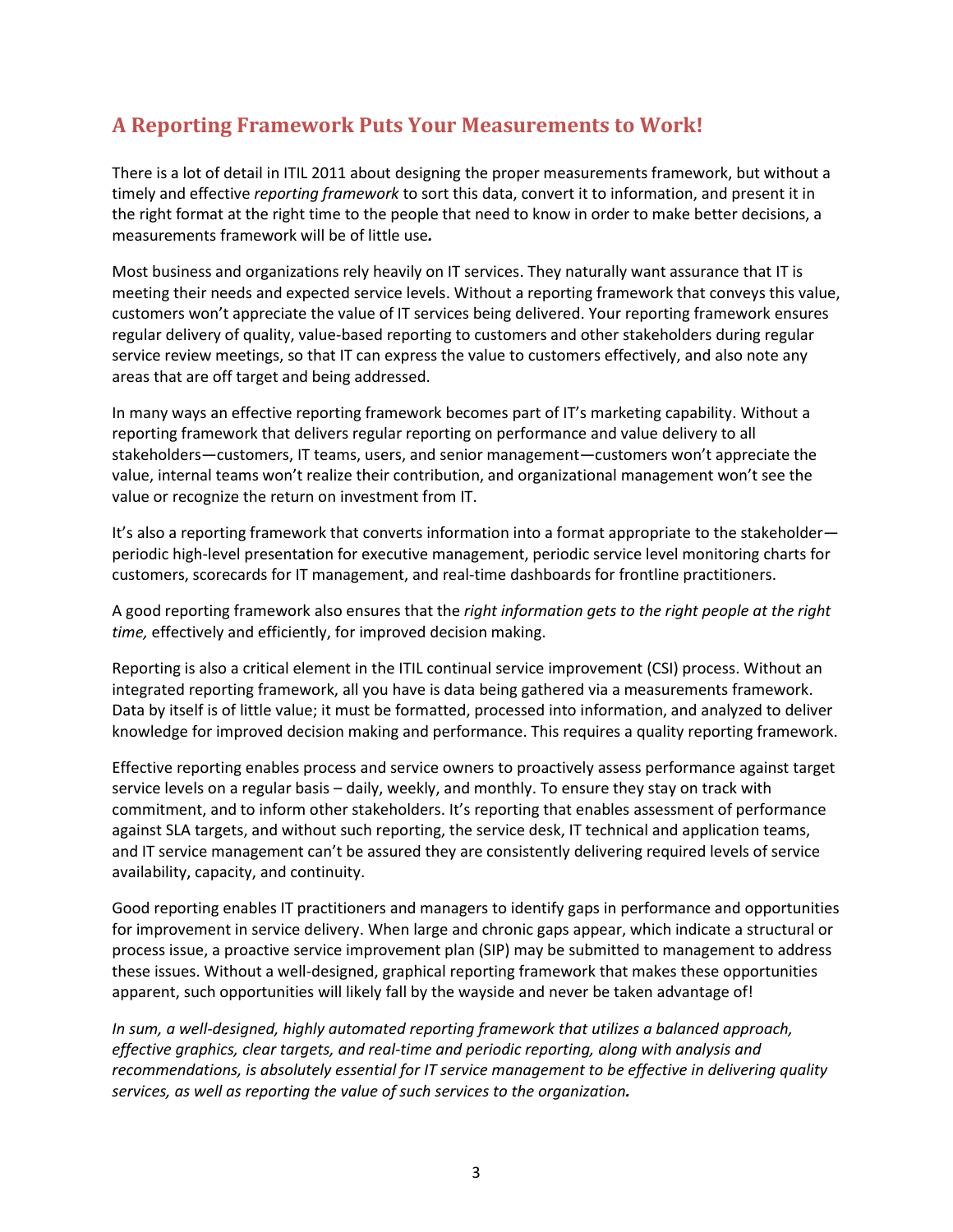## <span id="page-3-0"></span>**Reporting Enables the Organization to Move Forward**

**An effective reporting framework** must deliver timely, continuous, and accurate feedback to decision makers, managers, and support staff at three levels:

**The Strategic Level** – Reporting delivers the periodic feedback on the results of long-term strategies and policies that high-level, IT strategic management needs. Reporting also provides critical readings regarding progress on new services, in development and in live operation; customer satisfaction levels; and financial performance of services in live operation

With timely and effective reporting, leaders can adjust as necessary the overall strategy for the organization and the services it offers. Course corrections can be conveyed to IT managers, and plans for service designs, transitions, and operations can be optimized.

**The Tactical Level** – To reach strategic goals and objectives, IT must deliver tactical projects that introduce new/upgraded services, improve supporting IT infrastructure, streamline processes, or make other cost-effective improvements.

It's here that an effective reporting framework delivers feedback on the results of customer and user satisfaction with *service designs*: the performance of new and changed services in operation, whether they are meeting the intended performance targets (availability, capacity, and so on) and delivering the value intended.

Reporting provides feedback to service design and transition teams on:



- The results of testing prior to launch;
- The effectiveness of a change (did it work as intended, or not?) via change evaluation reports;
- The performance of a pilot in the final stages of transition (is it meeting intended performance levels?); and
- The level of customer and user satisfaction during testing, pilot, and in the early stages of rollout.

As a result, service design and transition teams can assess the effectiveness of new/changed services and act accordingly to improve them as necessary. Service transition teams can also optimize the risk involved with change management, improve testing performance, and ensure that release activities are on target with customer and user expectations.

**The Operational Level** – It is reporting that informs service operation teams about whether service quality and performance is on target with expected service levels (or not). The service level targets (SLTs) are the guiding factors for performance, and become reporting targets for the delivery systems and teams in service operation.

Here the reporting framework gathers the data and processes it into an acceptable format. For example, this occurs with automated performance monitoring systems in IT operations, gathering the availability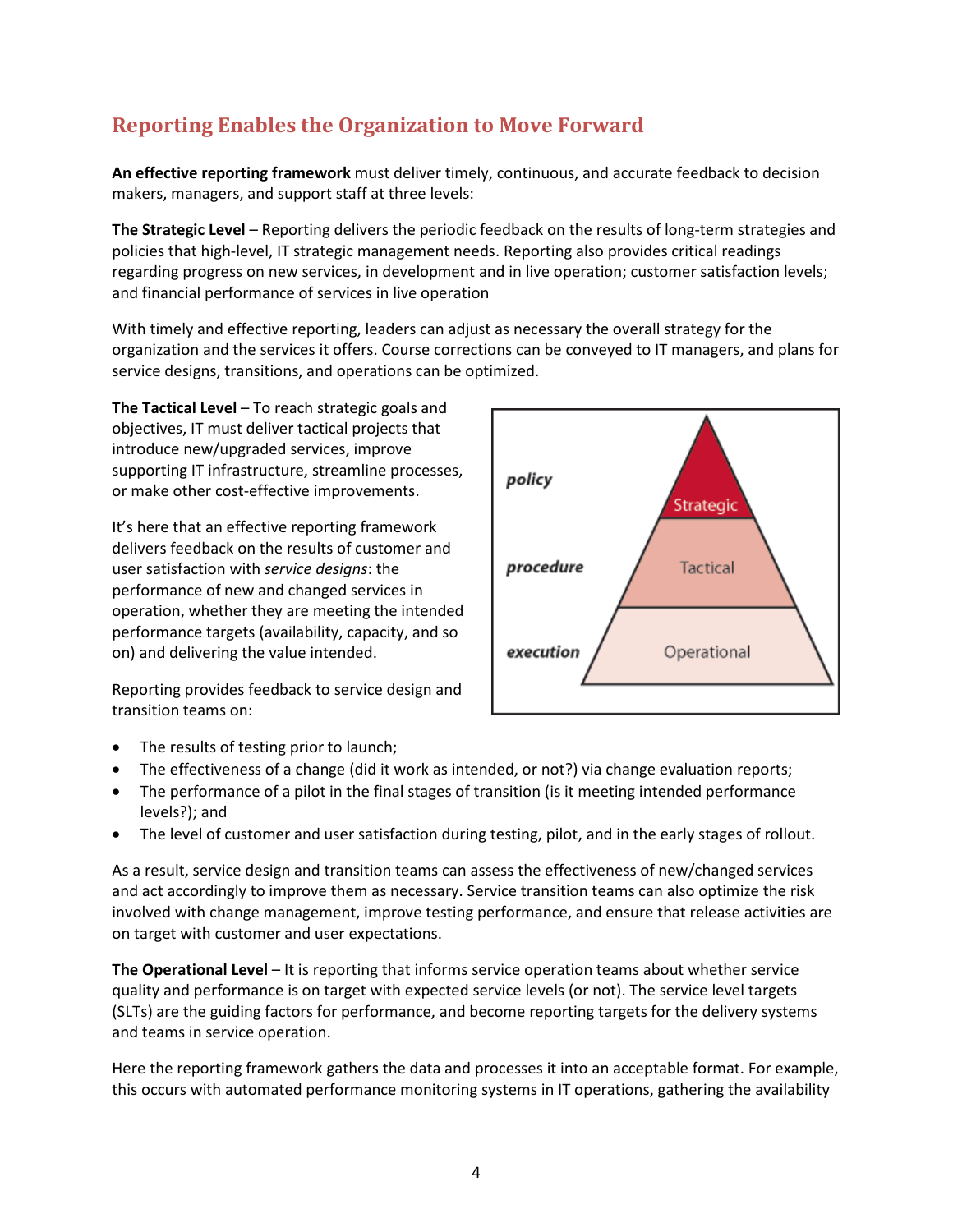and capacity levels of supporting network, server, and application components. Reporting also plays a vital role in communicating the performance of service availability, capacity, and continuity to target levels, as well as the level of customer and user satisfaction. As a result, team leads and managers are able to analyze trends for any gaps in service or component performance, and thus identify opportunities to improve services or supporting processes.

With such real-time and periodic feedback, operational managers can quickly take action to get a service or component back on track. Opportunities for process or infrastructure improvement can also be identified, and put forth to management in the form of improvement plans.

### <span id="page-4-0"></span>**Reporting at Three Levels: Service, Technology, and Process**

An effective reporting framework must include monitoring and reporting at three levels, and in two forms. The three levels of monitoring and reporting pertain to customer-facing services that directly support business processes, the supporting IT services and components that make up those services, and the performance of the processes that keep those services available:

**Customer-Facing Services** – The end-to-end service the customer is actually using must be monitored and reported on, since that is what the customer and IT is most interested in assuring the performance of. For example, the customer is interested in the high availability of email as a service, not in the high availability of the network that delivers the email, or the storage service that stores the email, or the backup service that ensures backups are done. Yet without the performance of these supporting components and services, there would be no email.

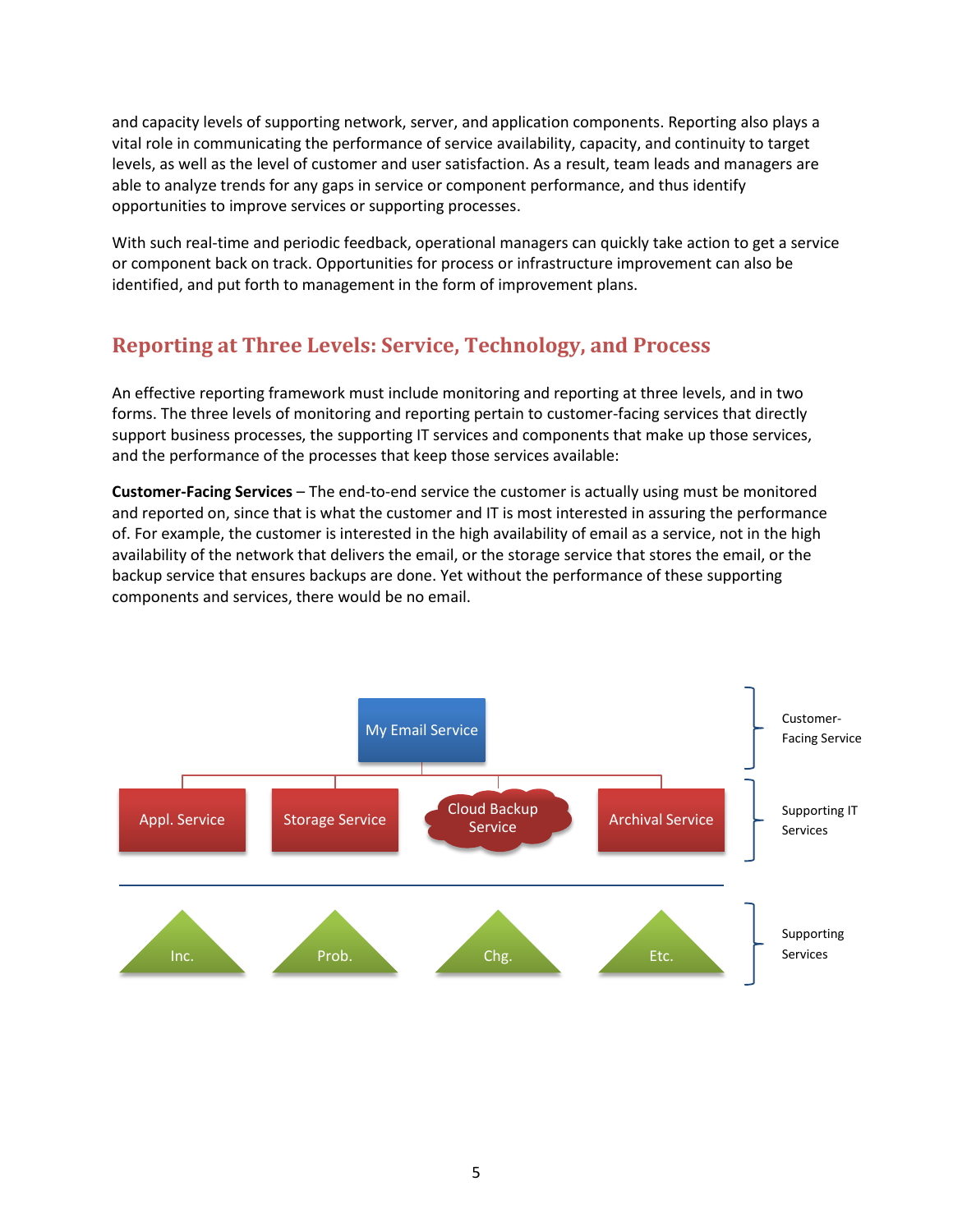**Supporting Technology Components** – These are the hardware, software, and other supporting IT service components that play key parts in delivering the customer-facing service (e.g., network services, storage services, computing services, etc.). Without monitoring and reporting on the performance of supporting IT services and components, it is impossible to assess the performance of the top-level endto-end service.

**Supporting Processes** – Reporting on selected metrics and KPIs must also be in place for every supporting ITSM process. Process owners and managers must be able to detect that their process is delivering on-target performance, and address any gaps in performance. Incident management, for example, will be responsible for consistently hitting such targets as "75 percent of incidents resolved at level 1" or "user satisfaction consistently achieving 4 out of 5 points." Reporting provides the timely intelligence service operation depends on.

Data is gathered regarding the performance of components and IT supporting services via automated monitoring systems run by IT operations, as well as at the service desk and by supporting service operations teams (networking, server team, applications support, etc). The reporting on the performance of supporting processes (incident management, problem management, etc.) is the responsibility of assigned process manager, who must ensure that each process is achieving its performance targets consistently. Processing data into a usable format should also take process in service operations, and in an automated fashion as much as possible. Reports can then be analyzed and presented to decision makers for action.

Reporting must also take into account both quantitative and qualitative measurements. *Quantitative* metrics pertain to objective numbers (e.g., percentage availability (uptime), average resolution time for incidents reports, etc.), while *qualitative* metrics tell us about perception (e.g., customer or staff satisfaction levels). It's essential to collect both types of metrics and report on both to arrive at a complete picture of performance, whether that is for the IT service provider, a particular service, or a process.

### <span id="page-5-0"></span>**A Reporting Framework Transforms Data to Wisdom**

**An effective reporting framework plays a key role in enabling knowledge management,** another critical process within the ITIL framework that should benefit all stakeholders, from top to bottom. Without reporting's key activities of data gathering, processing, and analysis, all you have is data—and that is of very little use to anyone. To be of value, *data* must be organized and formatted into information and captured for analysis: Who did what, when, and where? Once that's been accomplished, the *information* can be analyzed to gain *knowledge*: Why a certain event happened, and what might be done about it (*wisdom*).

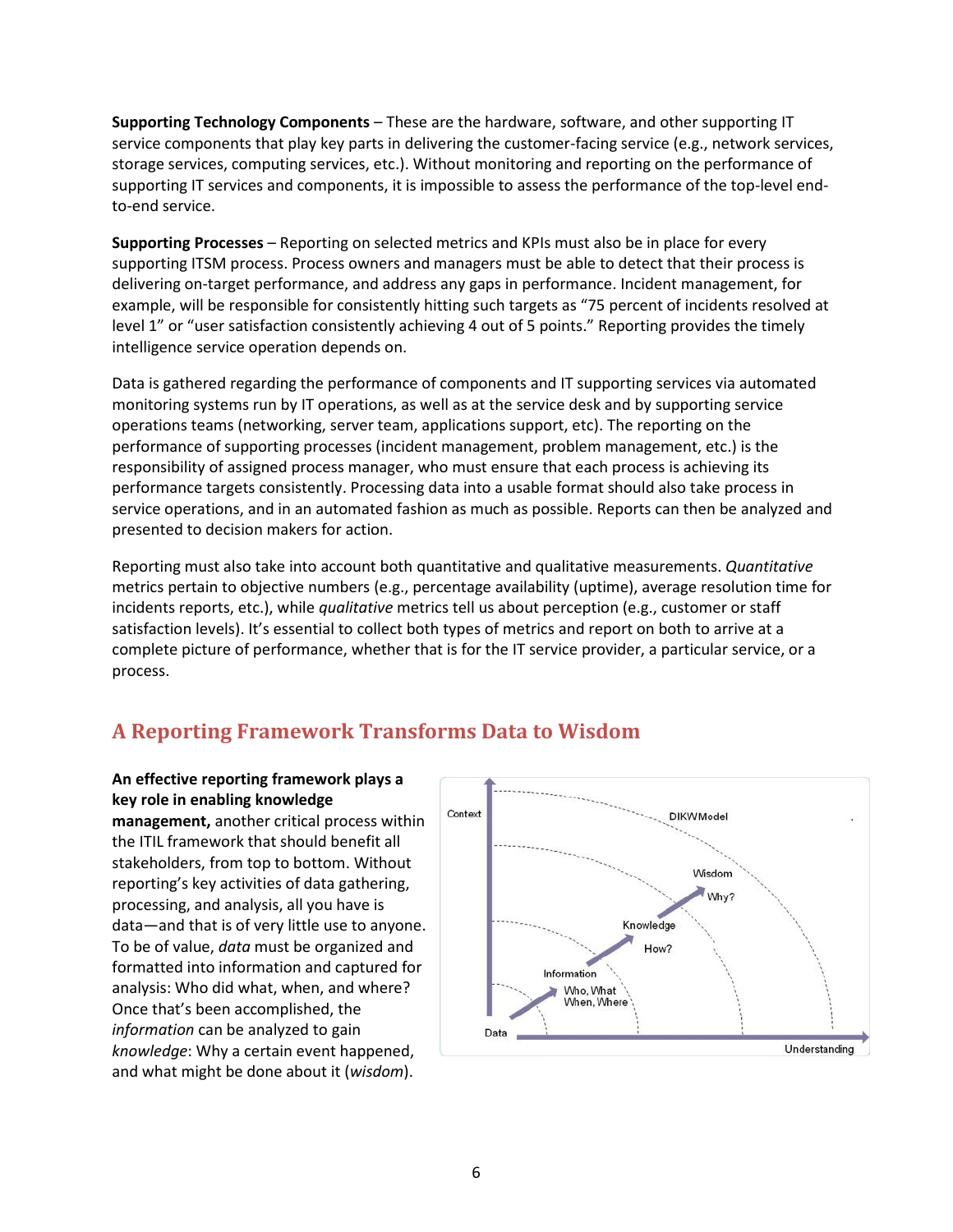For example, data should be gathered continuously in a service desk environment, and via IT operations system and component monitoring. Input should be received from users via multiple channels at the service desk: phone, email, web, chat, etc. IT monitoring systems should be gathering data on network activity, critical components, and so forth. Such data should also be organized and formatted (either manually or automatically) into records, which can provide information on what happened (type of event), to whom (the affected users), when, and what was the impact.

With such information, the service desk and other IT support teams will be equipped with knowledge about the event, and can take wise action to deal with the event, incident/request, or problem, and restore service operations to normal per agreed upon targets (wisdom). Wisdom is enabled when reports are run at the end of a period to examine any trends in performance with respect to target service levels. Because information has been properly formatted, analysis can show trends, enable the detection of anomalies, and form the basis for proactive process or service improvement plans.

## <span id="page-6-0"></span>**ITSM Processes That Rely Heavily on a Reporting Framework**

Although all processes within an ITSM organization can benefit from effective reporting, certain processes within the ITIL framework rely heavily on an effective reporting framework in order to achieve their objectives.

**Business Relationship Management (BRM) and Service Level Management (SLM)** – As the customer relationship manager, the BRM requires regular reporting on the performance of services to documented customer needs, as well as reports on customer and user satisfaction. A closely related role—service level management—focuses on delivering to promised service levels (uptime performance, response, and resolution time performance). The service level manager relies heavily on service level reporting (at an end-to-end service level, as well as on supporting components) in order to provide timely and complete information to customers through regularly scheduled service review meetings.

**Event Management** – A process mainly driven by IT operations, event management uses data gathering, filtering, and correlation analysis to detect certain types of events relative to a service or supporting components, in order to achieve its purpose of providing early detection of situations that might affect service and component uptime and performance. Some of these events, of course, may trigger incidents in the incident management process, to be resolved by the service desk, desktop support, or other groups.

**Incident and Problem Management** – Relies on real-time and periodic reporting to identify gaps in performance with respect to consistently achieving service level targets (incident/problem response and resolution times).

**Availability and Capacity Management** – Both of these processes depend on data gathering, processing, and reporting from IT operations and event management. Availability management is interested in assessing whether target availability times are being delivered at both a service and

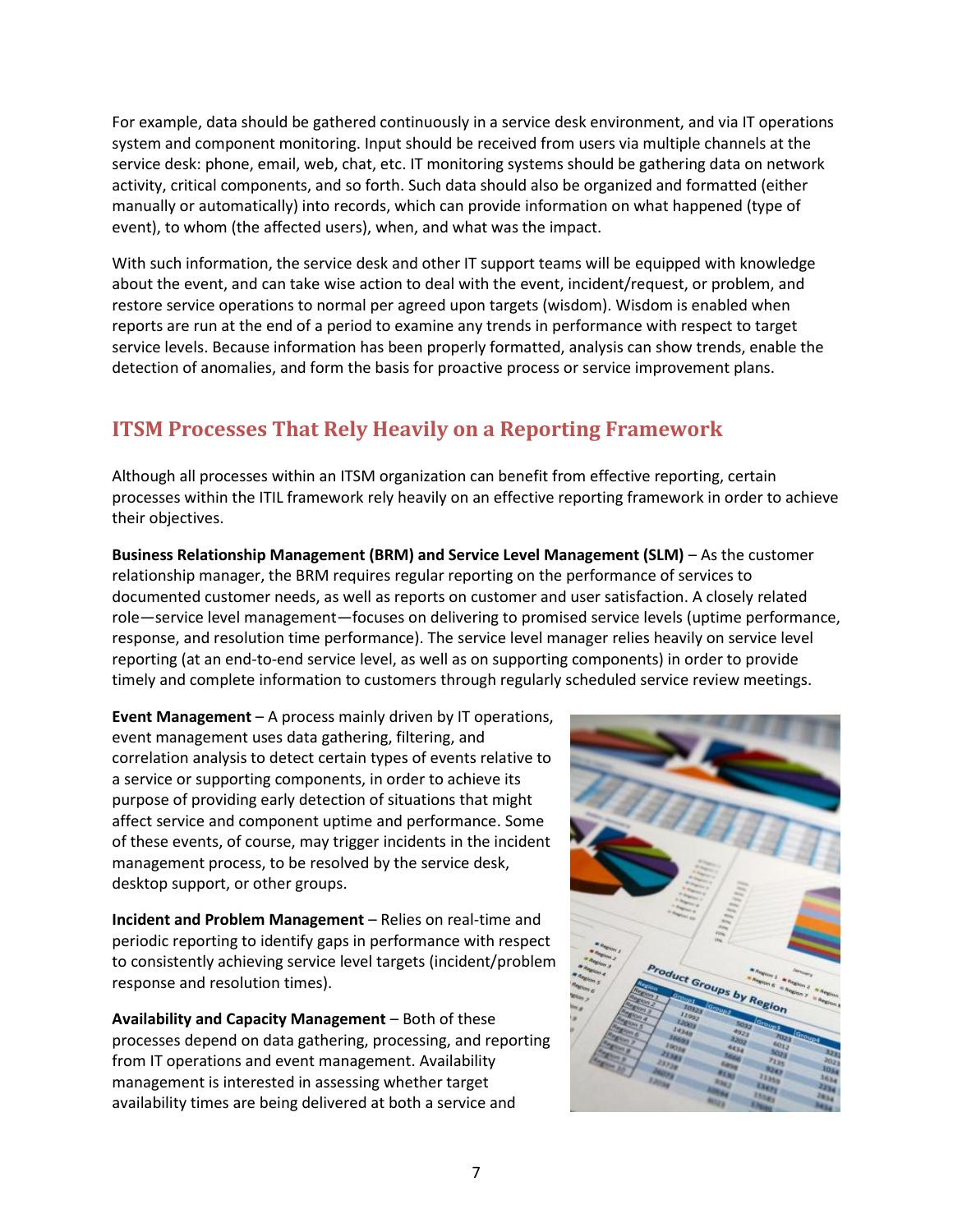component level. If target service levels are not being met, the availability manager ought to take proactive steps to determine what the underlying issues might be that are compromising service/component availability. Is there a chronic problem with a component? Is a recovery procedure/system not up to par?

In a similar fashion, capacity management is interested in determining whether sufficient capacity exists at a service and component level to sustain changing levels of demand on services and their supporting components. Depending on reporting results, capacity management might undertake a load-balancing operation to sift transactions to another part of the network, or engage in a performance-tuning exercise.

Without an effective reporting framework, these processes will be limited in terms of achieving their full effectiveness.

## <span id="page-7-0"></span>**Critical Success Factors (CSFs) for a Reporting Framework**

Like any best practice process, an effective reporting framework depends on a number of CSFs to ensure the success of the final product. Essential elements include:

**A single focal point for ownership, with wide participation** – A single point of accountability should be established in order for an organization-wide approach to reporting is to become a reality. The owner of the reporting framework, like generic process owners, should be the one responsible for seeing to it that standard reporting policies and procedures are documented and communicated to all, that proper reporting systems and data gathering tools are in place, and that the reporting framework is tightly integrated with the adopted measurements framework. The reporting framework owner should also see to it that a continual review and improvement process is in place for the framework itself.

**Based on a sound measurements framework** – Without a sound measurements framework to provide guidance on what to measure, a reporting framework will not have the content that is of most interest to target audiences. Aligning with the vision of the enterprise (step 1) and defining what we should measure (step 2) are critical foundational elements to an effective reporting framework.

A sound measurements framework will include linkage from measurement to vision, metrics both quantitative and qualitative in nature, and measurement at three levels: on the supporting processes, on the technology components that make up services, and on the end-to-end services themselves

**Effective data gathering and processing systems** – Quality data gathering ensures the accuracy and integrity of the input, and includes both manual data input (eg., at the service desk), as well as automated data gathering (for example, with the automated component and service monitoring systems found in most IT operations centers). Process the data into usable information, using automated systems or manual methods. Careful attention must be paid to ensure that noise is filtered out and only meaningful information is captured. The accuracy and completeness of the information must also be ensured to enable effective analysis and presentation.

**Timely information targeted to the right audience** – Because outdated information is of little value in decision making, and information provided to the wrong audience doesn't do much good either. Realtime dashboard reporting should be targeted in continuous real time to frontline support staff, team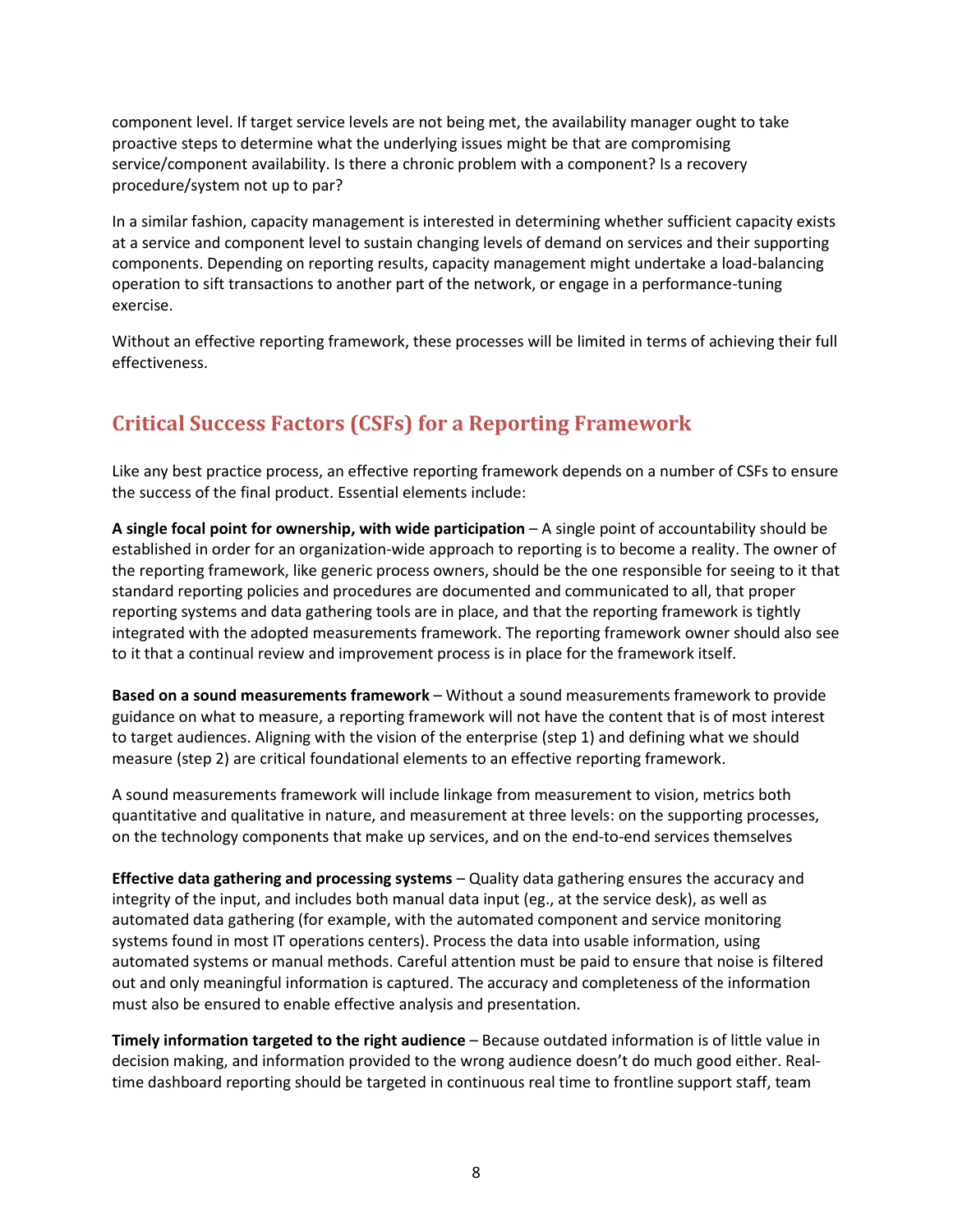leads, and technical/application managers. Periodic scorecard reporting should be targeted at regular intervals to IT departmental management, customers, and senior management

**A format that clearly communicates** – For example, utilize charts and graphs to accompany the detail. And by all means, clearly show the target on the report! Provide results in both snapshot format (to assess the current status), as well as trend analysis formats (showing performance to target over time) for gaps analysis purposes.

**Consolidation of multiple input sources** – If possible, look for reporting systems that enable you to combine multiple sources of data if needed. For example, incidents may be reported via phone, email, web, or chat; a reporting system than can combine input from each of these multiple data sources will facilitate ease of processing incident-related performance statistics, analysis, and presentation of the results.

**Reporting that is available in a choice of media formats** – This enables you to tailor your delivery to the desires of your target audience. Gain agreement with target audiences on their preferred format, and consider including a choice of outputs: *hard-copy reports*, which are most pertinent for periodic reports to IT management, and customers; *online delivery* to desktop dashboards or mobile devices, or to a subsection of your web portal, is best for real-time reports; finally, *PowerPoint summary presentations* are best for helping executive management understand how the support center is performing against strategic goals and objectives, as well as in tactical projects and operational KPIs.

**Output to multiple device types for optimized access** – *Display boards* should be deployed in the IT support center, and in other areas of IT where visual monitoring of KPIs is crucial for IT management. *Desktop PCs* are the delivery platform for frontline support staff; real-time reporting on KPIs should be integrated into the desktop workstation of support analysts, so they can be apprised of their performance and shift priorities dynamically through the day as needed. *Mobile devices* such as smartphones and tablets should be positioned for supervisors to access real-time or periodic reports on the go.

## <span id="page-8-0"></span>**An Action Plan for Designing and Deploying a Reporting Framework**

#### **Use the Deming Model to Plan and Deploy Your Reporting Framework**

The Deming model, developed by Edward Deming, and now a part of the ITIL framework, provides a useful guideline for designing, developing, and deploying an effective reporting framework. It consists of four simple steps that are performed initially then repeated for continual improvement of the framework.

*Plan* **your reporting framework**. Document your overall policies and procedures, in accordance with the seven steps of continual improvement. First, start with your service strategy and design your measurements (what will you measure). Then proceed with planning your reporting framework to work with your measurements.

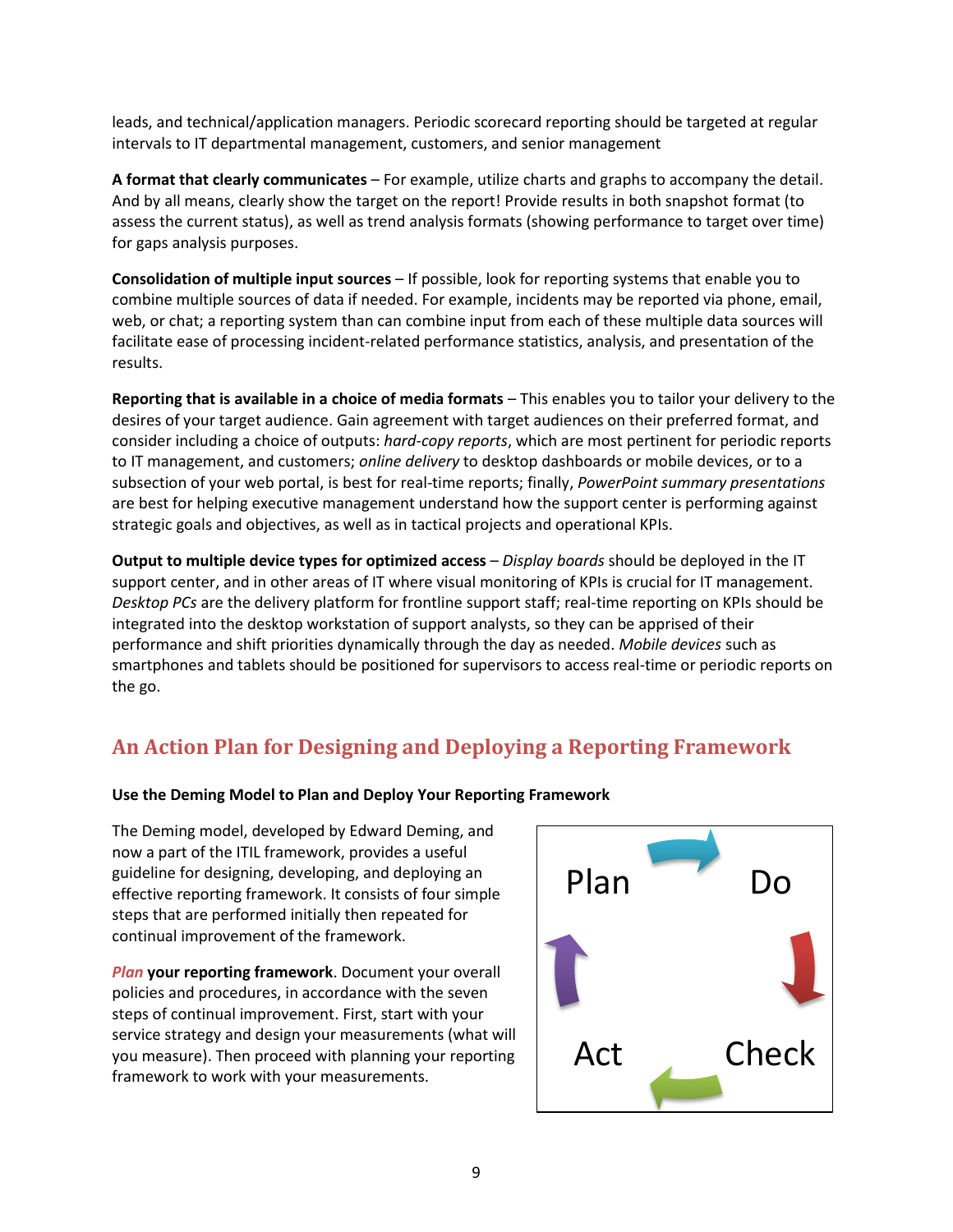*Do* **your reporting framework**. Implement the steps to gather the data at key points, particularly in service operation – in IT Operations, through performance monitoring systems; at the service desk and in supporting functional areas, via call management, service management, and survey reporting systems.

*Check* **on the success of your reporting framework.** Get feedback. Are the stakeholders satisfied with the reporting? Is the formatting on target? Timely appropriate? Can the content be improved to be more effective?

**Identify and** *act* **on any gaps in the performance of your reporting**, or opportunities for improvement, and act on any adjustments. Consolidate these improvements into you supporting policies, procedures and systems, and continue the cycle.

#### **Plan Your Reporting Framework**

**Document and communicate your reporting framework policies** – These provide the overall guidelines to the IT organization for how reporting will be designed, developed, and delivered on an on-going basis. Developed as a part of your strategic planning, reporting policies should include:

- Defined target audiences, along with preferred formatting and business drivers;
- Approved balanced scorecard-type formatting;
- Agreed-upon terms and definitions to be used throughout along with definitions of commonly used metrics (basis used for calculations);
- How linkage is to be accomplished between visions and mission, and what is measured on a daily basis;
- The role of periodic and real-time reporting, with specific reporting frequency based on type of report and target audience;
- How reports will be delivered or accessed, as well as how and where reporting will be stored and maintained; and
- The types of meetings to be scheduled to review the results, discuss, and plan for any actions.

**Determine data gathering requirements** – As a part of your design for service provision, document the details that will support the execution of your reporting strategy. For example, what services and supporting components will requirement monitoring? What supporting processes for those services will also need to be monitored and assessed?

Define data collection requirements, who/how the data will be collected, and how frequently. Review existing tools, and determine tool and data gathering systems. Document these reporting requirements along with your metrics and KPIs as part of your overall service design.

**Understand and plan to meet processing requirements for target audiences** – During the design phase of your service reporting, consider carefully the target audiences, and their unique requirements in terms of content and format:

 **Customers** want periodic reporting on service level achievements (performance compared to targets in SLAs). The reporting format needs to be planned, reviewed, and agreed to by customers—and remember, charts and graphs play a key role! For example, service level achievement monitoring (SLAM) charts provide graphic reporting on SLA achievements, and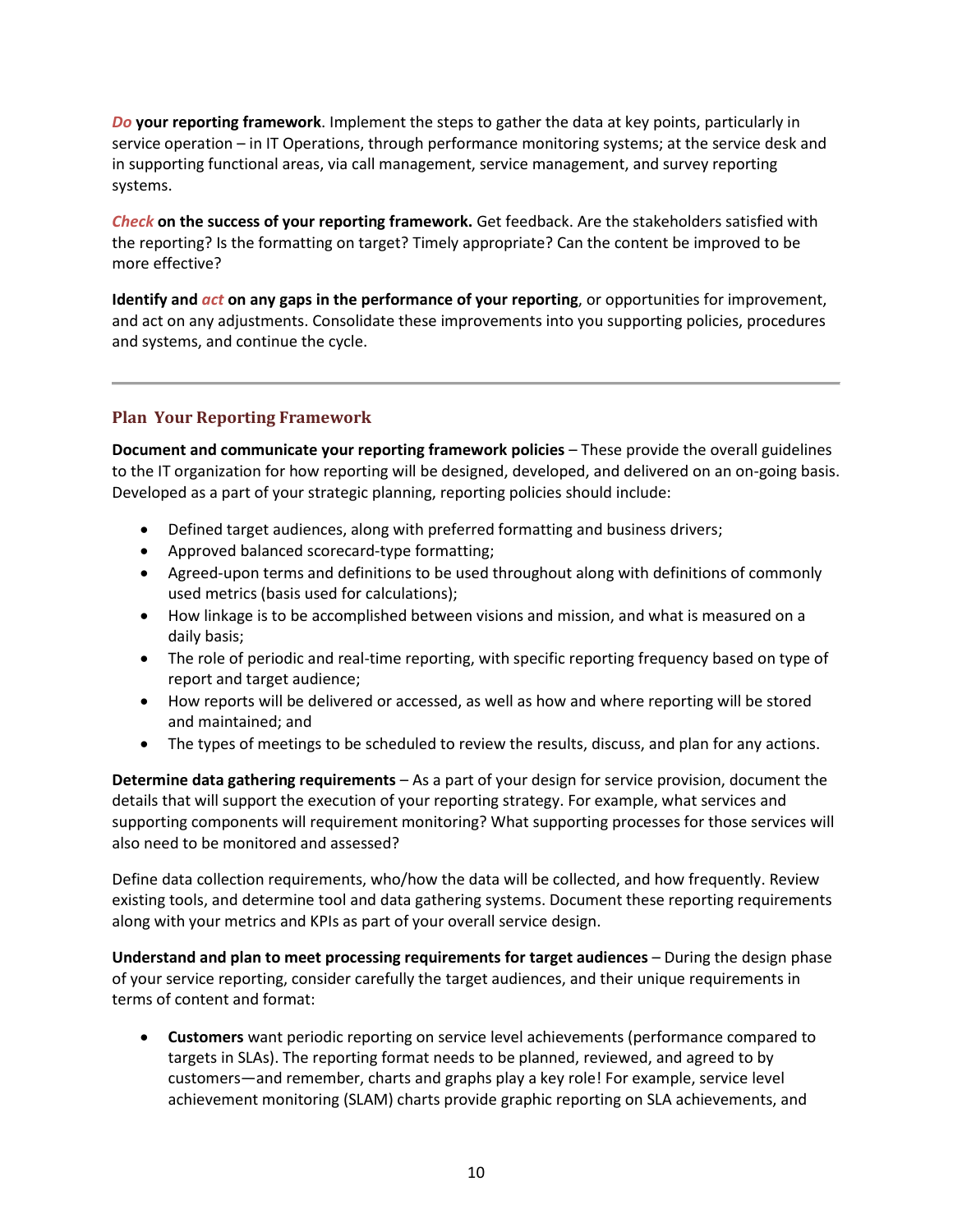where opportunities for improvement are apparent. Color coding (e.g., red-amber-green) on charts shows when performance is on target, marginal, or off target.

- **Executive management (the VP level)** is interested in performance against strategic goals and objectives. Reports need to be brief, to the point, and graphical. Monthly and quarterly summaries are preferred. Drivers should include cost savings, performance to organization level targets, compliance with industry regulations, risk avoidance, and service quality
- **IT managers and directors** are interested in performance reporting for services, components and processes relative to their respective areas. What does this mean? Tailor reporting to each department's need, and provide an overall picture of where their performance fits. Reports need to be periodic in nature (weekly, monthly), and provide the overall performance of IT, and where the department fits within this scorecard. For example, the IT network manager is interested in the performance of network services to target service levels, and any gaps in network performance to targets. Also, show how his/her department contributes to organizational goals, as well as any improvement opportunities in network-related process, procedures, or supporting technology.
- **IT operations managers, supervisors, and support staff** are interested in feedback on performance to core operational metrics and KPIs. Reporting must be delivered both real-time as well as in periodic scorecard format. Real-time dashboards should contain graphical reporting on KPIs, and be available to level 1 and 2 support staff, as well as to team leads and operations managers. Periodic scorecards—a daily morning report—on KPI performance and any outstanding escalations, a weekly recap summarizing weekly achievements, and a monthly KPI summary, need to be planned, agreed to, and put into practice.

**Provide for standard and customizable reporting** – A set of standard *real-time* and *periodic* reports need to be designed, put in place, and automated for push delivery to target audiences. Real-time dashboards should provide for screen delivery of performance information to a variety of devices in service operations, so that support staff can get immediate feedback on performance to target service levels.

Real-time displays should be available on support analyst workstations, so they can be apprised continuously of their individual performance to KPIs: response time targets, resolution time targets, user satisfaction levels, etc. Similarly, real-time displays of team performance to shared targets should also be available to team leads/supervisors, so they can keep their finger on the pulse of performance, and

make any adjustments to staffing/schedule or priority handling

Standard periodic reports provide timely management updates and should include:

- **A daily morning report** for all key IT support staff and managers and executives, showing a one-page graphical report on KPIs and quickly summarizing the previous day's performance.
- **A weekly departmental scorecard**, showing the performance to target of each IT department (service desk,

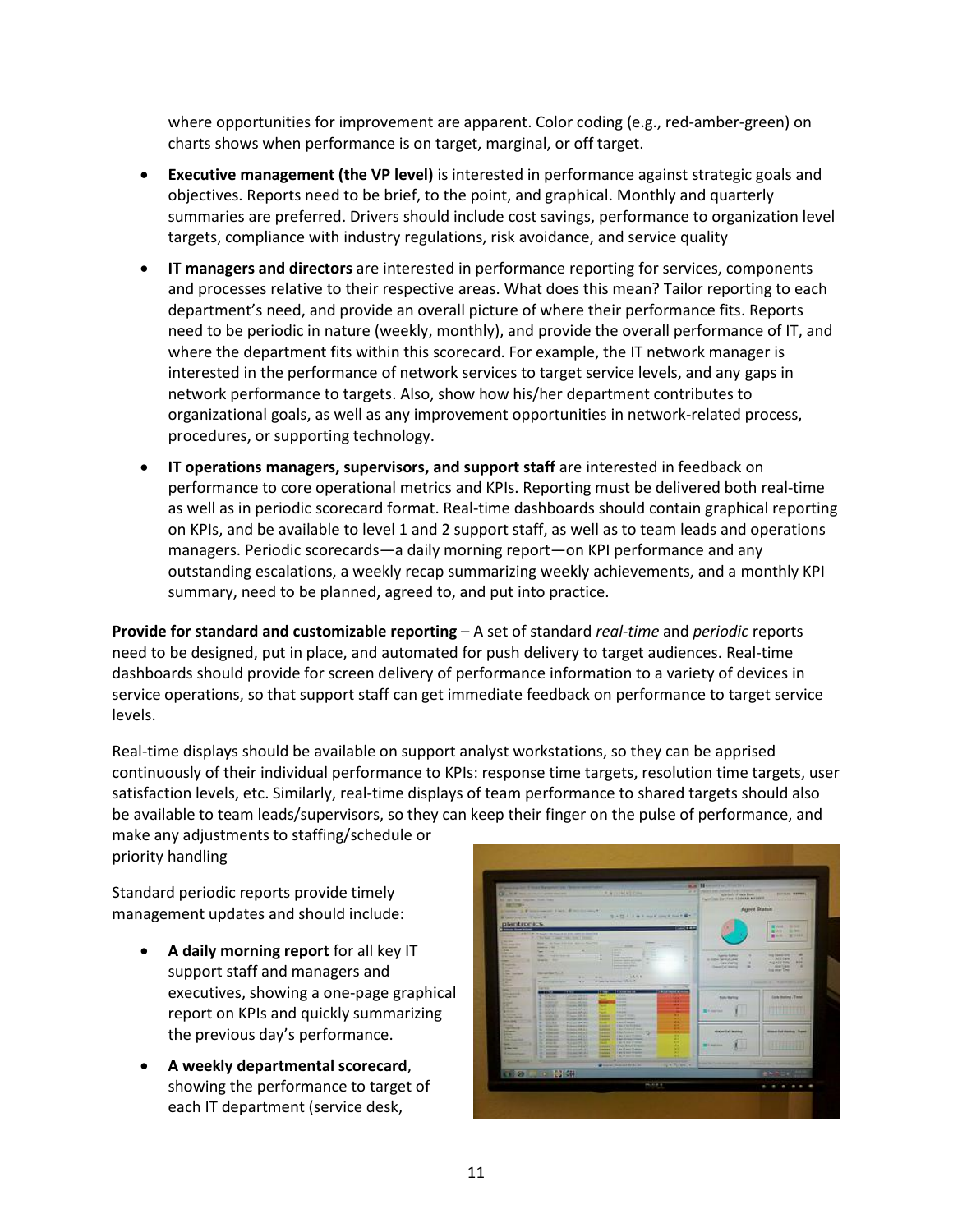desktop support, network team, etc.). The format should reflect a balanced scorecard approach, showing performance to targets in all four quadrants.

 **Monthly IT scorecard**, rolling up the various IT departmental scorecards into an overall IT summary scorecard.

#### **Sample Weekly Balanced Scorecard for an IT Service Desk**

*(Note: KPIs and metrics featured may vary depending on your measurements framework.)*

| <b>IT Central Service Desk Weekly Scorecard</b><br>Week Ending: March 16, 2012                                                                                                                                                                                                                     |                                                                                                                                                                                                                                               |  |
|----------------------------------------------------------------------------------------------------------------------------------------------------------------------------------------------------------------------------------------------------------------------------------------------------|-----------------------------------------------------------------------------------------------------------------------------------------------------------------------------------------------------------------------------------------------|--|
| <b>Customer Satisfaction Goals</b>                                                                                                                                                                                                                                                                 | <b>Process and Performance Goals</b>                                                                                                                                                                                                          |  |
| User satisfaction (service desk): 4.3/5.0                                                                                                                                                                                                                                                          | Average resolution time: 2.8 hrs/4.0                                                                                                                                                                                                          |  |
| Customer survey (March): 89/100<br>No. of complaints per period: 3/<5<br>No. of compliments per period: 8/>5<br>Note: The number of complaints exceeded goal last week due<br>some unexpected failures related to the rollout of a new<br>service package. Management is taking action to address. | Resolved within SLA:<br>Incidents: 95%<br>Service Requests: 89%<br>Percentage resolved at L1: 76%/80%<br>Note: Resolved at L1 dropped below target due to rollout of<br>new service package. KT training scheduled to boost L1<br>capability. |  |
| <b>Financial Goals</b>                                                                                                                                                                                                                                                                             | <b>Learning and Growth Goals</b>                                                                                                                                                                                                              |  |
| Average cost per contact: \$28.65/\$30.00                                                                                                                                                                                                                                                          | Turnover rate to goal: 8%/5%                                                                                                                                                                                                                  |  |
| Incidents: \$18.79/\$22.50<br>Requests: \$38.50/\$40.00<br>Percentage variance to budget: -12%<br>Note: Cost per service request is dropping over previous weeks<br>due to success of new web-based self-service portal!                                                                           | Unplanned absences to goal: 0/<5%                                                                                                                                                                                                             |  |
|                                                                                                                                                                                                                                                                                                    | Sched. training completed to date: 98%/100%<br>Staff HDI certified: 90%/100%<br>Staff ITIL Foundation certified: 87%/100%                                                                                                                     |  |
|                                                                                                                                                                                                                                                                                                    | Note: Some staff was unable to complete ITIL training due to<br>outage last period. Training is being rescheduled.                                                                                                                            |  |

**Draft reporting framework support documentation and SOPs** – Document monitoring and reporting procedures for operational personnel. After sharing and gaining agreement with stakeholders, distribute policies and procedures to IT management and all support staff.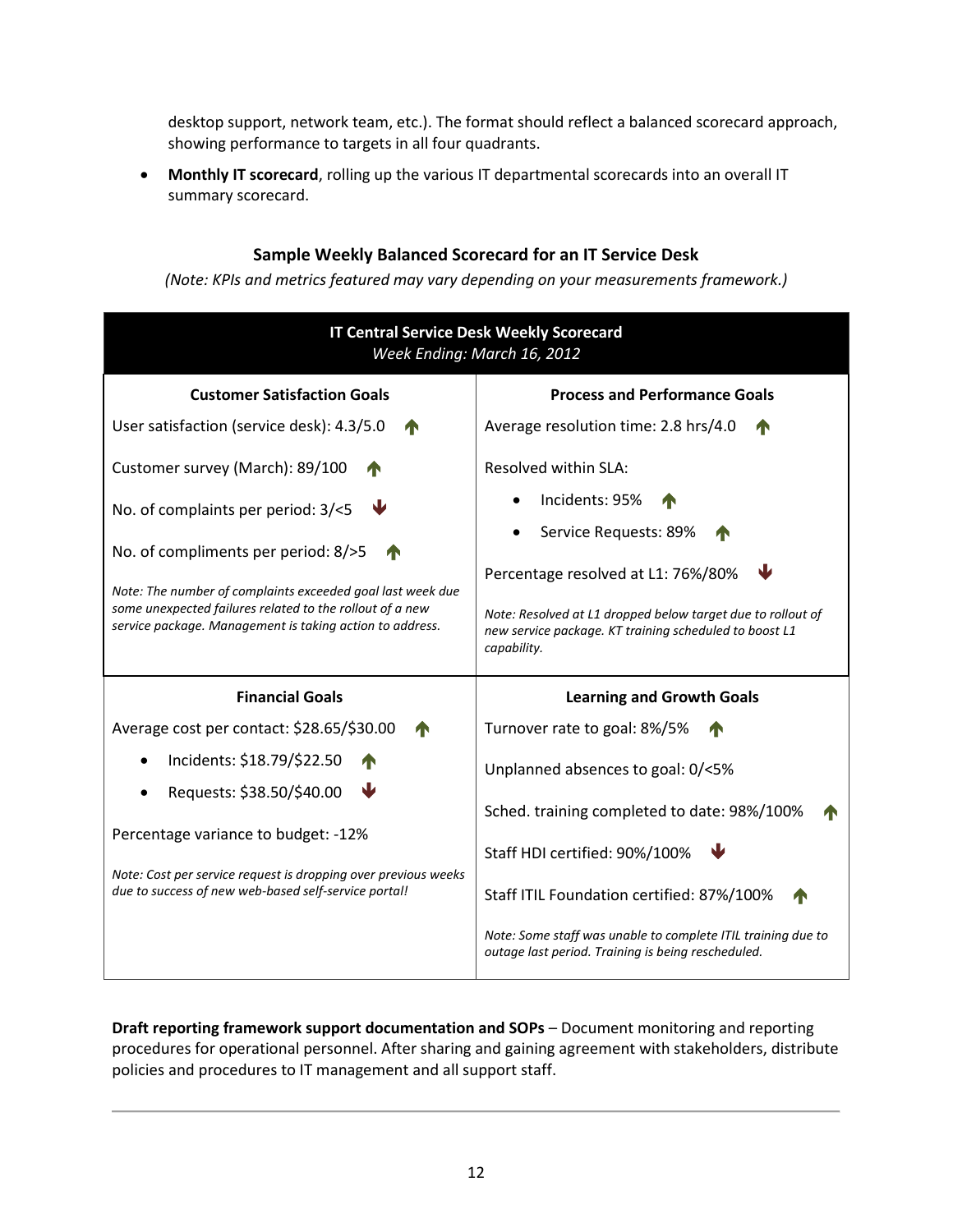#### **Do Your Reporting Framework**

**Begin the cycle of monitoring, data collection, and reporting** – This happens initially during service transition, as you develop, test, and pilot your Reporting Framework. When reporting systems and output reports check out and are signed off by the various stakeholders, live operation of your Reporting Framework engages.

**Make it automated and user-driven during live operation** – Once planned, leverage automation tools to make it efficient. Reporting should be pushed out to target audiences on a scheduled basis, at the right time. With the right data gathering, processing, and integrated reporting tools and systems, manual labor can be minimized, and reporting can be very cost-effective.

**Implement data gathering systems and tools** – Modify, build, or purpose data gathering systems. Some examples include automated network and server monitoring systems for gathering data on network, application and server performance, and service management systems to gather data on process performance (incident, problem, change, etc.). Install and test the system to validate performance against requirements.

**Translate IT terminology to business language when delivering to customers** – For example, instead of a percentage, show unavailability in a commonly understood measurement, such as *impacted user minutes* (see caption to the right). Steps can then be discussed as to how this will be avoided in the future.

Employ an actionable approach to reporting that describes what is portrayed in the report/chart, why it happened, and steps that will be taken to avert the situation in the future (see below).

Communicate the business benefits of IT services on business processes.

**Target real-time dashboards and timely periodic scorecard reporting** – The frontline service desk staff needs real-time reporting to provide for continuous feedback on performance to core KPIs. A daily morning

#### **Translating IT Speak to Business Speak**

*Most IT organizations report availability in terms of a percentage, such as "the service was 98.7 percent available this month, an increase in availability over last month's 98.1 percent."*

*Consider also translating what this means in terms of additional user productivity: "The increase in six percent service availability users resulted in an additional 179 minutes of uptime, enabling 358 additional orders to be processed during the month."*

report can be helpful to put everyone in the support center n the same page, in terms of where to focus the day's efforts. In addition, weekly performance scorecards and monthly summary scorecards help support staff see how they are performing, and where they should target improvement efforts.

Periodic reporting is more appropriate for IT support managers, directors and executives. Everyone gets the daily morning report, to get a bird's eye view of how performance to key targets went the day before. Weekly departmental scorecards provide each department with departmental level performance, and a monthly IT scorecard rolls up departmental performance to an overall IT scorecard.

It's a good idea to provide for push reporting of scorecards to frontline staff, supervisors, and IT managers (rather than expecting them to retrieve the report). In terms of frequency, reports should be issued as a daily one-page morning report scorecard, a weekly summary scorecard, and a monthly roll up of departmental and overall IT performance.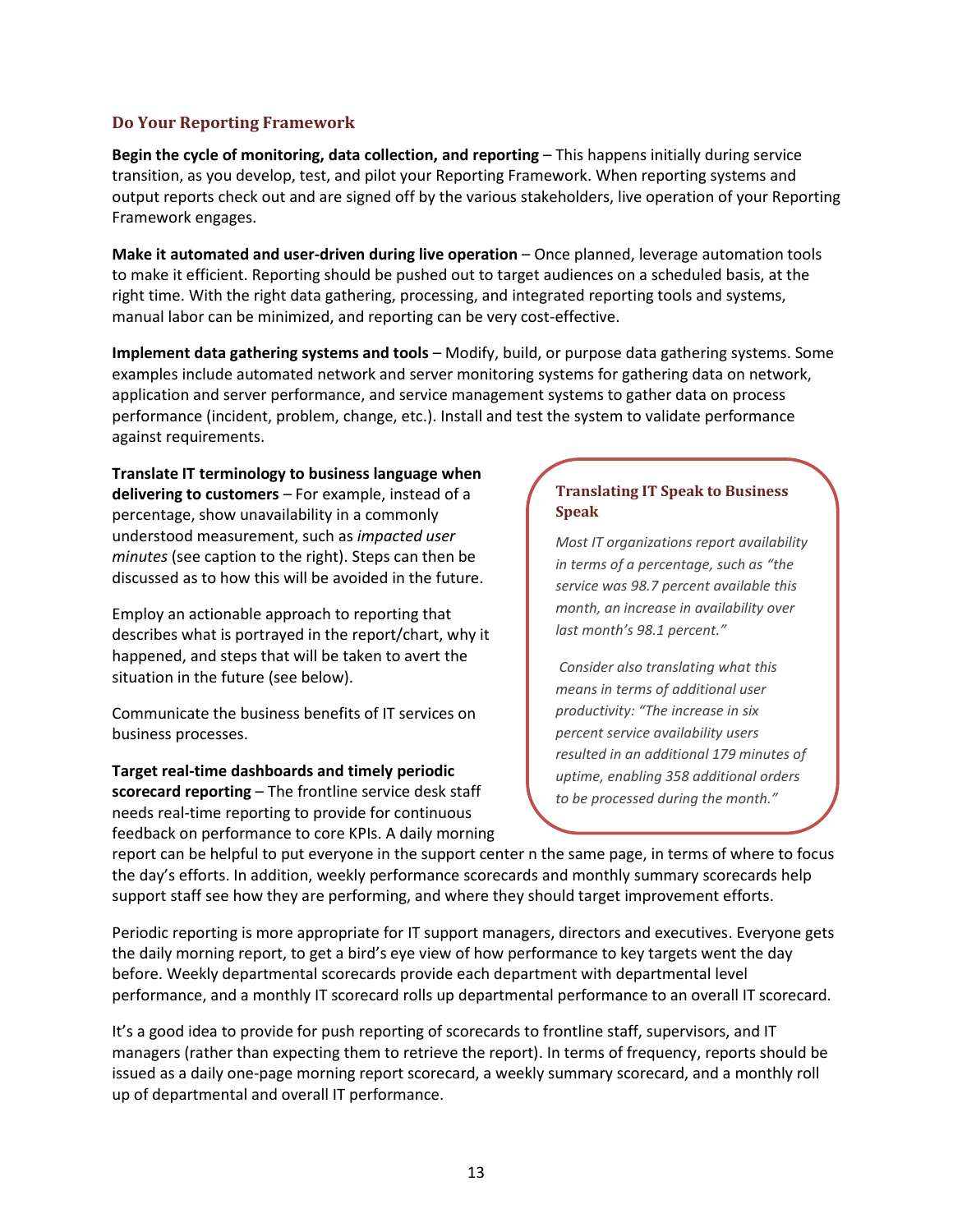**Deliver periodic reports in a balanced scorecard format** – Plan to format and deploy your daily, weekly, and monthly IT scorecards in a balanced scorecard format. This approach, pioneered by the Balanced Scorecard Institute, organizes metrics into the four key areas that matter most to ensure balanced performance: financial metrics, customer satisfaction metrics, employee metrics (learning and growth), and process/performance metrics.

Set down guidelines as to the key metrics that fall into each quadrant, and provide an organization-wide balanced scorecard template as a common basis for reporting across departments within IT. This will make possible the roll-up of departmental metrics into an overall IT scorecard.

**Implement an actionable approach when delivering your reporting** – Provide commentary on the reports, whether they are written or electronic. Actionable reporting provides *invaluable* analysis: this is what happened and why, this is what we did or didn't do, and this is how we plan to correct or improve performance in the future. Actionable reporting recognizes past performance, but puts the focus on the *future* and proactive improvement.

#### **Check the Effectiveness of Your Reporting Framework**

**Provide for a feedback process at the service, component, and process levels** – Data collection, processing, and reporting to plan should be assessed by both services owners and process owners on a regular basis (e.g., monthly). Process owners, who should be focused on their process regardless of the services supported, should monitor the effectiveness of process measurements and reporting to ensure that data collection, processing, and reporting are working as designed for their process. For example, incident management should optimize process performance for all services supported by IM. Service owners, whose focus is their specific service, should also regularly assess data gathering, processing and reporting for their service, and all of the components that make up their service (e.g., email, and all the components that make up email).

**Assess effectiveness of your reporting through regular customer and staff feedback processes** – Assess customer satisfaction level with your reporting framework through periodic feedback processes; for example, leverage the periodic review meetings conducted by service level/business relationship managers to not only communicate service level achievements and identify any changing business requirements, but also to identify ways to improve your reporting. During IT support staff and IT management satisfaction staff surveys, check on your internal reporting effectiveness and look for ways to improve. Forward findings to the reporting framework program owner for consideration and action.

#### **Act on Any Adjustments for Continual Improvement**

An effective reporting framework should help identify gaps and opportunities for improvement in services, supporting components, and processes:

- At the service level, when a service is underperforming its target (for example, a target service availability level).
- At the component level component monitoring and reporting should reveal gaps in performance for individual components (storage, processing, applications, etc.). Service owners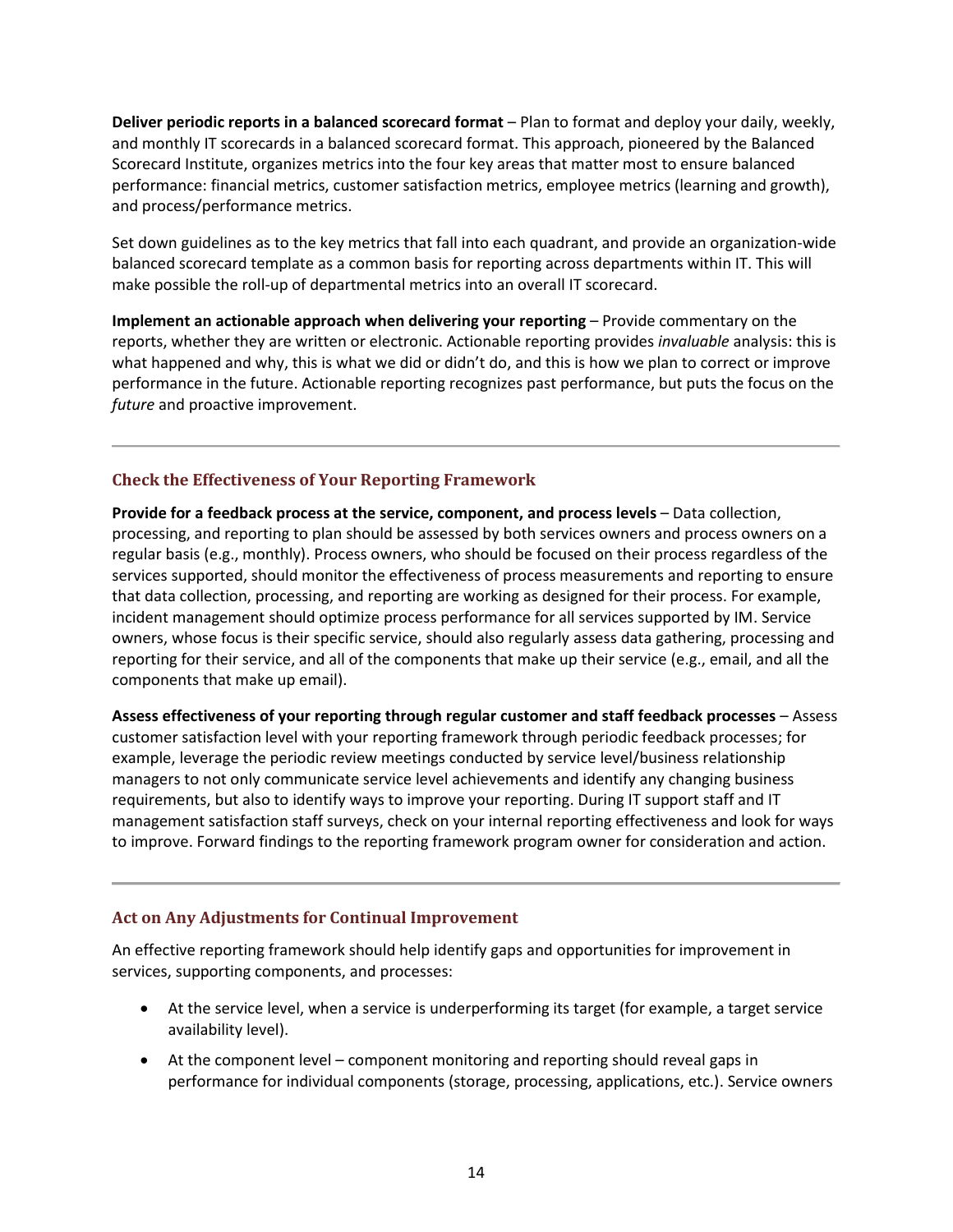and infrastructure support managers should be attentive to any shortfalls, and address issues with recommended component changes/improvements (via change management).

 At a process level, when a process is not performing as designed. For example, incident management may be designed to resolve 80 percent of incidents within six hours, but it is taking an average of eight hours. This gap must also be examined to identify the root cause (which could be staffing, lack of support tools, knowledge/skills, etc), and an action plan must be put forward.

As gaps or opportunities for improvement are identified via feedback processes for your reporting framework itself, assess these via a business case approach. For example, there may be a new form of technology on the market which could further automate reporting, driving down costs and improving speed and efficiency. Is it worth implementing this new technology, or should you continue with your existing reporting systems and tools? A business case will help uncover the opportunity, and whether you should go forward with the improvement opportunity.

## <span id="page-14-0"></span>**Avoiding Pitfalls in Your Reporting Framework**

When designing and implementing your reporting framework, be sure to anticipate these common pitfalls and plan to avoid them:

| <b>Pitfall to Avoid</b>                                                                                              | <b>Actions to Address</b>                                                                                                                                                                                                                              |
|----------------------------------------------------------------------------------------------------------------------|--------------------------------------------------------------------------------------------------------------------------------------------------------------------------------------------------------------------------------------------------------|
| <b>Everyone gets the same report</b>                                                                                 | Identify target audiences and classify stakeholders in their proper<br>category                                                                                                                                                                        |
| <b>Reporting not in the optimal format</b><br>for understanding                                                      | Adapt the format for the target audience: customers, executives, IT<br>management, support staff, or suppliers<br>Determine whether real-time or periodic delivery is best                                                                             |
| Results not delivered in a timely<br>fashion                                                                         | Schedule reporting using a push approach (most automated reporting<br>systems offer this feature)<br>For real-time reporting, ensure dashboards are indeed real-time and are<br>$\bullet$<br>easily accessible                                         |
| Reporting is not understandable to<br>the target audience                                                            | Use words that communicate<br>When delivering reports to customers, translate IT-speak to business-<br>speak<br>Employ charts and graphs to visually communicate results                                                                               |
| Reporting is delivered without any<br>targets                                                                        | Without a clear target, how does one ascertain performance?<br>Always ensure your target/goals is plainly listed on the chart, along with<br>an explanation<br>Example: "Average resolution time is to be within two hours 90 percent<br>of the time." |
| Lack of actionable reporting: no<br>comments provided, no analysis, no<br>conclusions or recommendations<br>provided | Provide for visible comments on the report/display, which explains what<br>the chart is depicting<br>Include an explanation, and a summary of actions to be taken to address<br>the shortfall in performance                                           |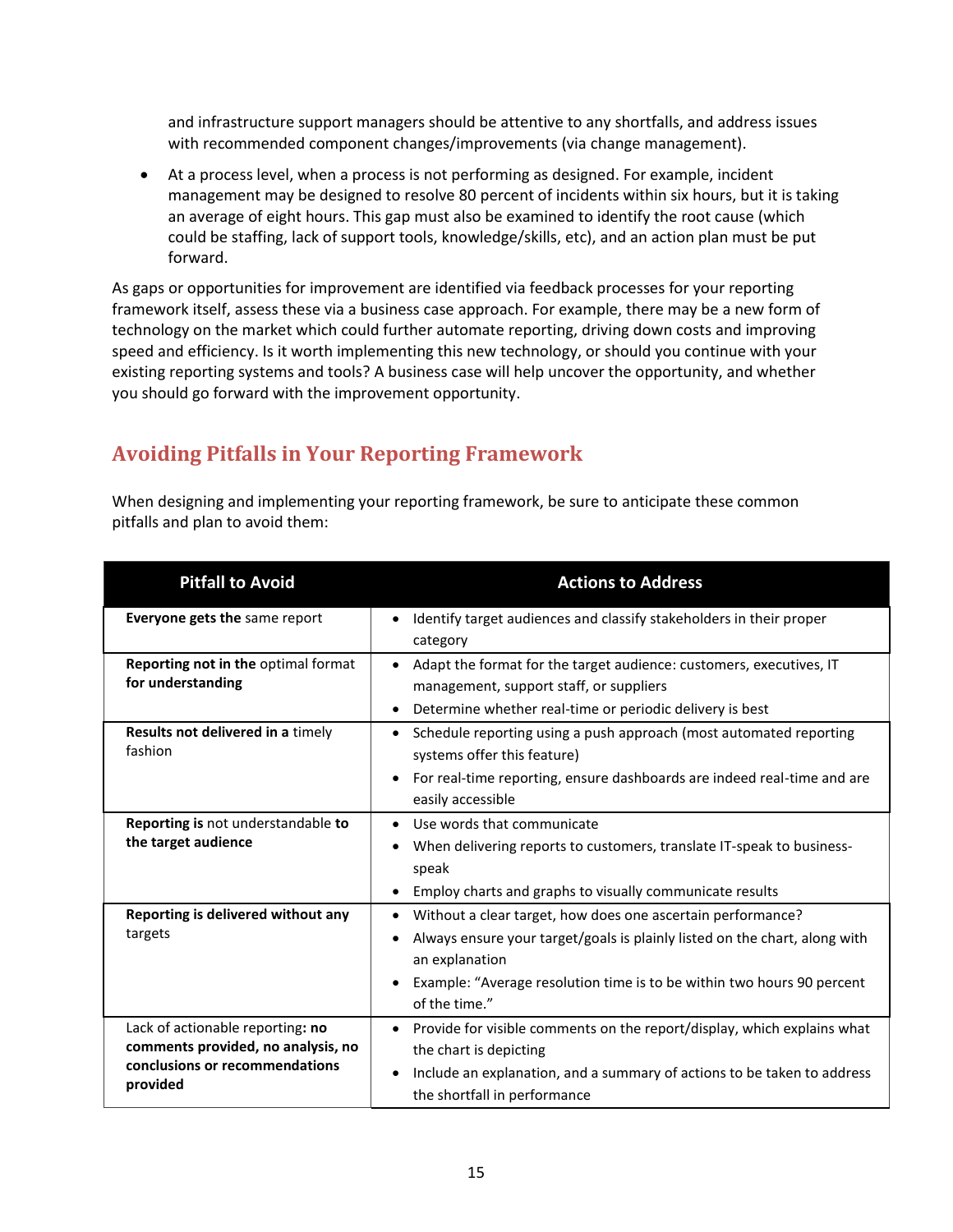<span id="page-15-0"></span>

| Lack of an executive summary<br>Reports are not in a balanced<br>scorecard format                                | Always include an executive summary in formal printed reports going to<br>management<br>Provide bottom-line results, what led to the results, and what actions are<br>being taken to remedy any issues<br>If the report is periodic in nature, and is intended to show overall<br>$\bullet$<br>departmental or IT performance, employ the balanced scorecard format<br>Ensure performance in all critical areas is shown: customer satisfaction,<br>financial performance, service level performance, and employee learning<br>and growth                  |
|------------------------------------------------------------------------------------------------------------------|------------------------------------------------------------------------------------------------------------------------------------------------------------------------------------------------------------------------------------------------------------------------------------------------------------------------------------------------------------------------------------------------------------------------------------------------------------------------------------------------------------------------------------------------------------|
| Reporting is reactive only (requires<br>the target audience to retrieve the<br>report)                           | Ensure that reports generated are stored for later retrieval, but push<br>time-critical reporting out to the intended audience                                                                                                                                                                                                                                                                                                                                                                                                                             |
| Frequency of reporting is too high<br>(too many reports, too often)                                              | Pertains to periodic reporting<br>Understand proper delivery time for the report (use a just-in-time<br>approach)                                                                                                                                                                                                                                                                                                                                                                                                                                          |
| Too much information in the report                                                                               | Focus on the target audience and provide tailored content<br>Senior management wants bottom line-information; reports should be<br>brief and to the point, focusing on performance to strategic goals and<br>objectives, operating costs, return on investment<br>Middle management wants more detail, with information on<br>departmental performance to objectives, and any gaps that need to be<br>addressed<br>Customers want performance against service level targets, user<br>satisfaction levels, and how they can improve utilization of services |
| Underestimating the resources<br>required to plan, deploying and<br>maintain an effective reporting<br>framework | Take a process approach, and plan your reporting policy and procedures<br>first<br>Realize that the first step is the most critical - identifying the target<br>audiences, and their respective reporting needs<br>Design both real-time and periodic reports using best practices<br>Once reporting content, timing, and delivery have been agreed upon,<br>leverage automation tools to speed delivery and minimize labor and cost<br>Use the Plan-Do-Check-Act model as a guide to deploying and<br>maintaining a successful reporting framework        |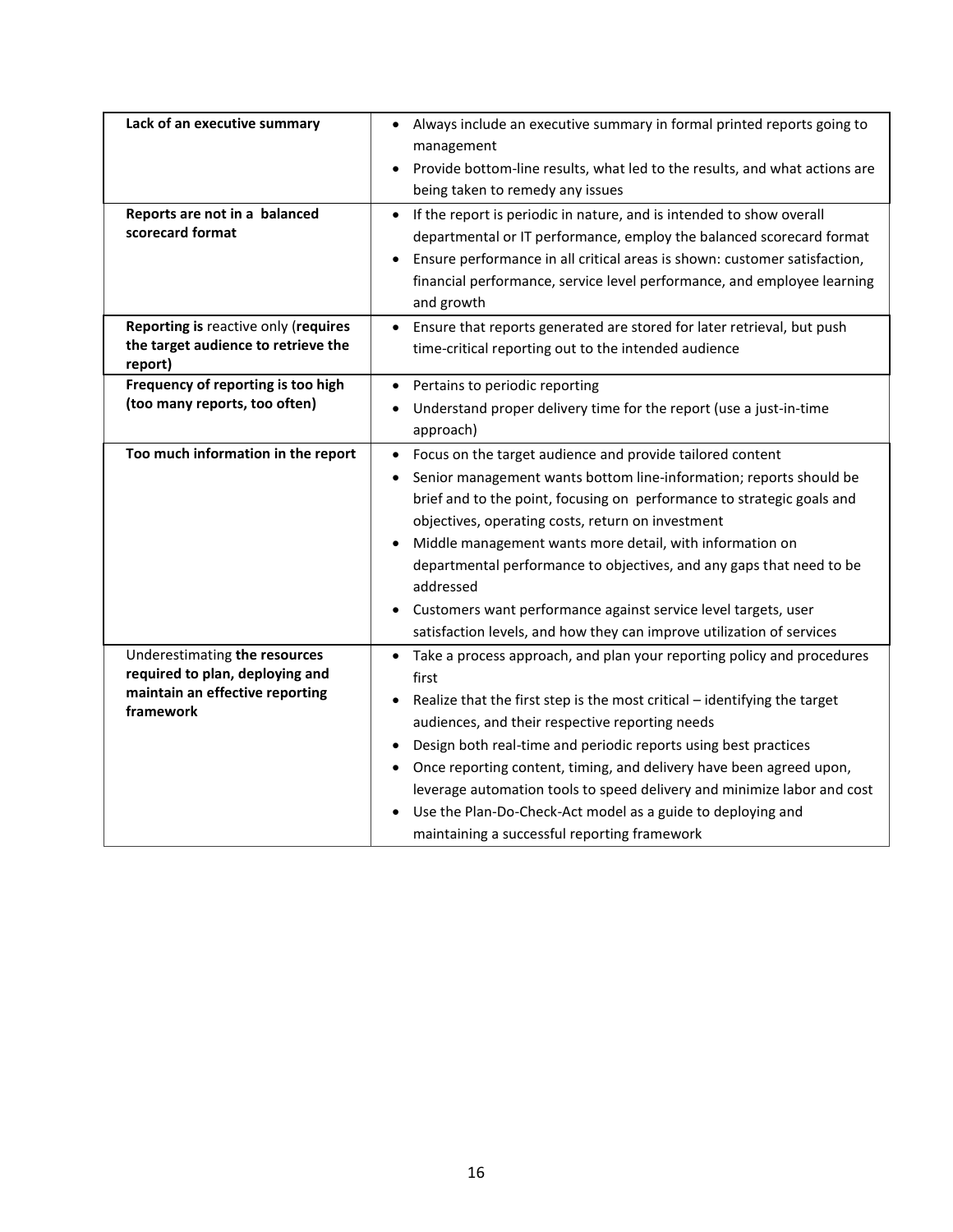### **Summary**

In conclusion, an effective reporting framework is every bit as essential as a quality measurements framework. The first step for any successful organization is to create and communicate the strategy, and then to define what it will measure. After that comes the critical role of a reporting framework:

- Ensuring that performance data is gathered properly on all services, components, and processes;
- Processing this data into information that can reveal gaps and opportunities for improvement;
- Providing IT staff and customers with knowledge gained from the analysis provided by actionable reporting; and
- Enabling IT managers and staff to take action to close gaps in performance, or seize opportunities to improve.